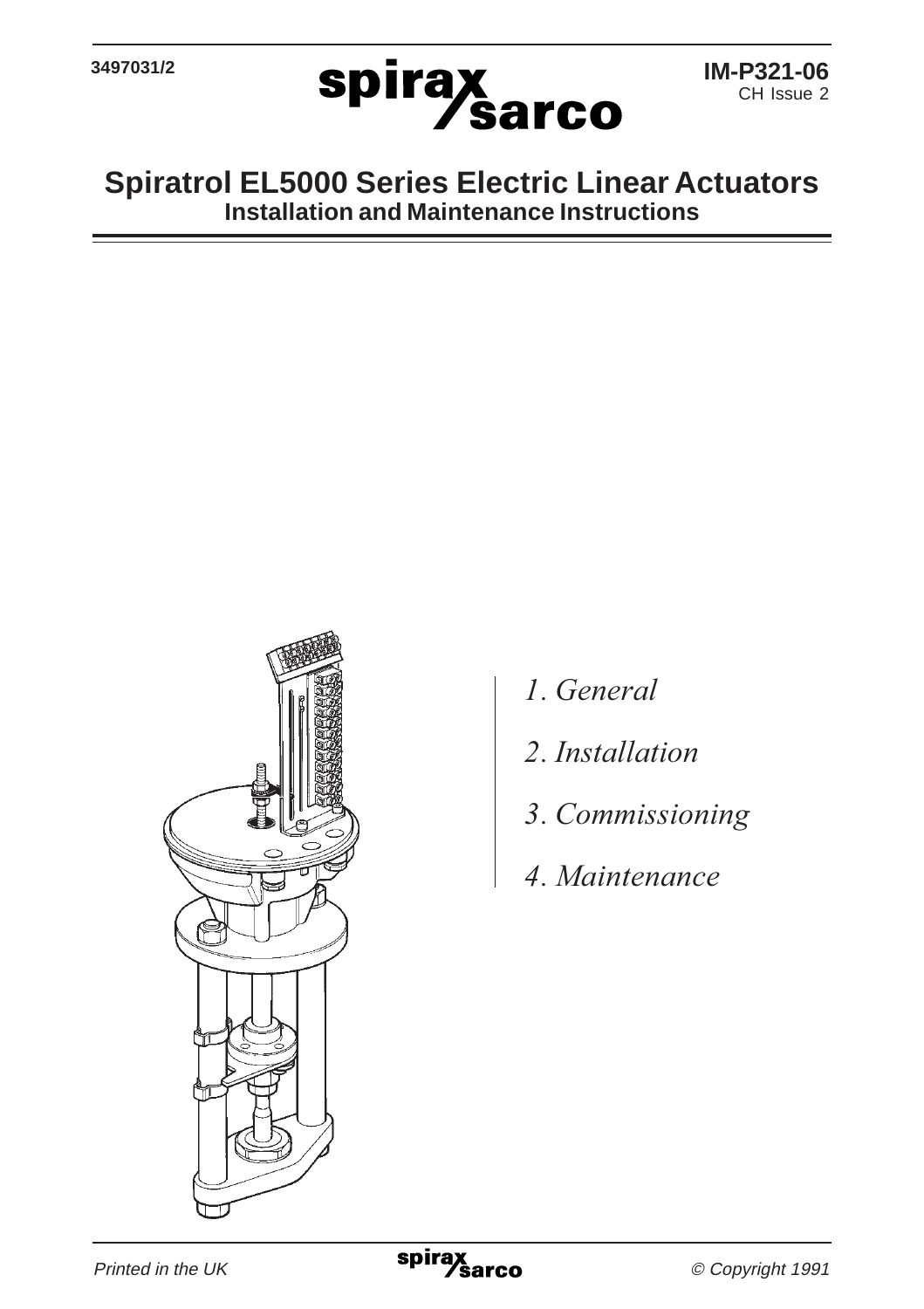# **1.1 Use**

Spiratrol EL5000 series electric linear actuators are intended for use with all KE, R and Q series two-port and three-port valves. Actuators will normally be supplied fitted to the control valve. When supplied separately, ensure the actuator selected is capable of giving the force necessary to close the two-port or three-port valve against the maximum expected differential pressure. See appropriate technical information sheet for full details.

EL5000 series actuators are available with either a pulsed input or with an inbuilt electronic positioner. In both cases, 220 / 240 volt and 24 Vac options are available. Also available is a special spring reserve actuator to return the valve to a safe position in the event of power failure. Full details of the actuator types, and reference numbers, are given in the table below.

# **1.2 Operation**

The rotating motion of the motor is transmitted on to a bushing with an internal thread. The upper section of the driving rod with an appropriate external thread screws into this bushing. The driving rod moves in and out of the bushing depending on the direction of motor rotation. The threaded bushing runs against a spring unit. The motor is switched off by means of a load dependent or travel dependent switch. The load dependent switch is also activated if an obstacle becomes jammed between the plug and seat. Actuator damage is hence prevented.

## **1.3 Manual operation**

The actuator can be switched over to manual operation when the motor is at a standstill. This is done by pulling the coupling lever and at the same time turning the handwheel to the left or right until it is felt to engage.

## **1.4 Available types**

| <b>Actuator operation</b>                                      | 2-port and 3-port |
|----------------------------------------------------------------|-------------------|
| Power open and close 220 / 240 Vac                             | EL5010 - EL5050   |
| Power open and close 24 Vac                                    | EL5011 - EL5051   |
| Power open and closed with electronic positioner 220 / 240 Vac | EL5010P - EL5050P |
| Power open and closed with electronic positioner 24 Vac        | EL5011P - EL5051P |
| Spring Return 220 / 240 Vac                                    | EL5060            |
| Spring Return 24 Vac                                           | EL5061            |

On all but the spring return actuators, a manual operation device is supplied as standard. See Section 1.3 for details.

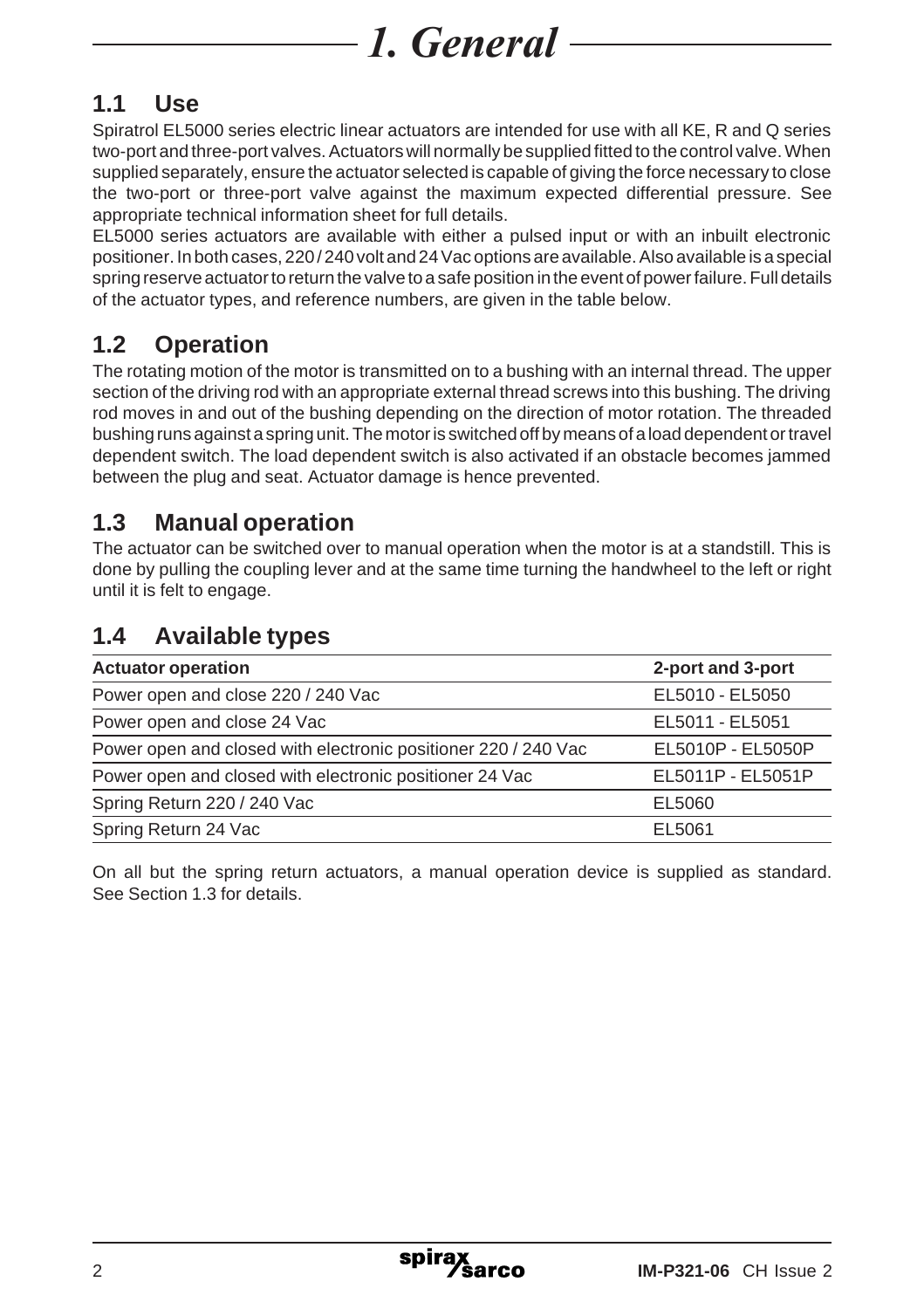# *2. Installation*

See also separate Installation and Maintenance Instructions for the control valve.

## **2.1 Location**

The actuator should be installed in such a position as to allow full access to both actuator and valve for maintenance purposes see Figure 1. There must be room to remove the actuator cover. The actuator can be mounted in any position **except** with the actuator under the valve.

The maximum ambient temperature which the actuator will withstand is + 60**°**C. Insulate valves etc. to reduce ambient temperature. If condensation is likely to occur within the actuator, models with an inbuilt heater unit are available.



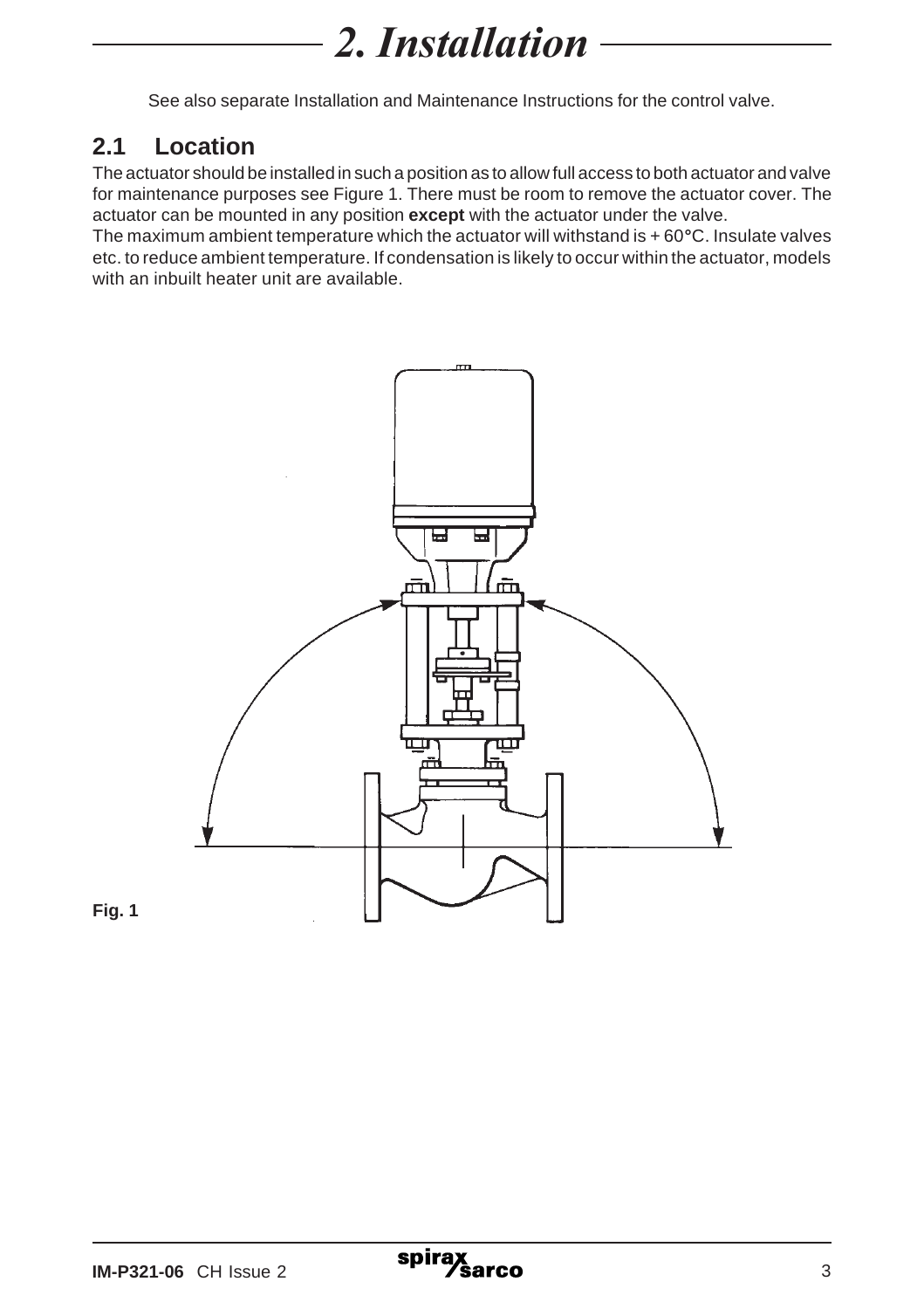## **Connecting actuator to valve**

Normally the EL5000 actuators will be supplied already fitted to the valve. However, should it be necessary to remove or fit an actuator, the following procedure should be adopted.

#### **2.2.1 EL501.. to EL503.. actuators**

For the following instructions refer to Figure 2.

- **1.** Fully retract the valve stem and offer the actuator to the valve. Ensure that the threaded bushing (1) is just past the end of the valve stem. If not manually adjust the position of threaded bushing using the handwheel (see Section 1.3). Once this has been done the valve stem can be lowered so the valve plug moves on to its seat.
- **2.** Remove the two hexagonal socket screws (2) which retain the anti-rotation plate (3) and lightly loosen the remaining two screws.
- **3.** Slip the anti-rotation guard over the valve stem and screw the lock-nut (4) on to the valve stem.
- **4.** Lift the actuator on to the valve and tighten the retaining nuts (5).
- **5.** Extend the valve stem to meet the threaded bushing (1) and screw the bushing on to the valve stem, a minimum amount corresponding to 1 valve stem diameter. When fitting the actuator make sure the valve plug doesn't turn while pressing on the seat.
- **6.** By use of the handwheel move the valve up and down its full stroke and ensure there are no encumbrances, particularly (6). If (6) stops the valve from moving to the fully closed position, the valve stem will need to be extended by unscrewing the valve stem from the bushing until the full stroke is achieved.
- **7.** Refit the anti-rotation guard and tighten all screws. Also lock the valve stem to the threaded bushing by means of the lock-nut.
- **8.** The valve can now be electrically driven over the full stroke and the indicators (7) can be set to show the open and closed positions.

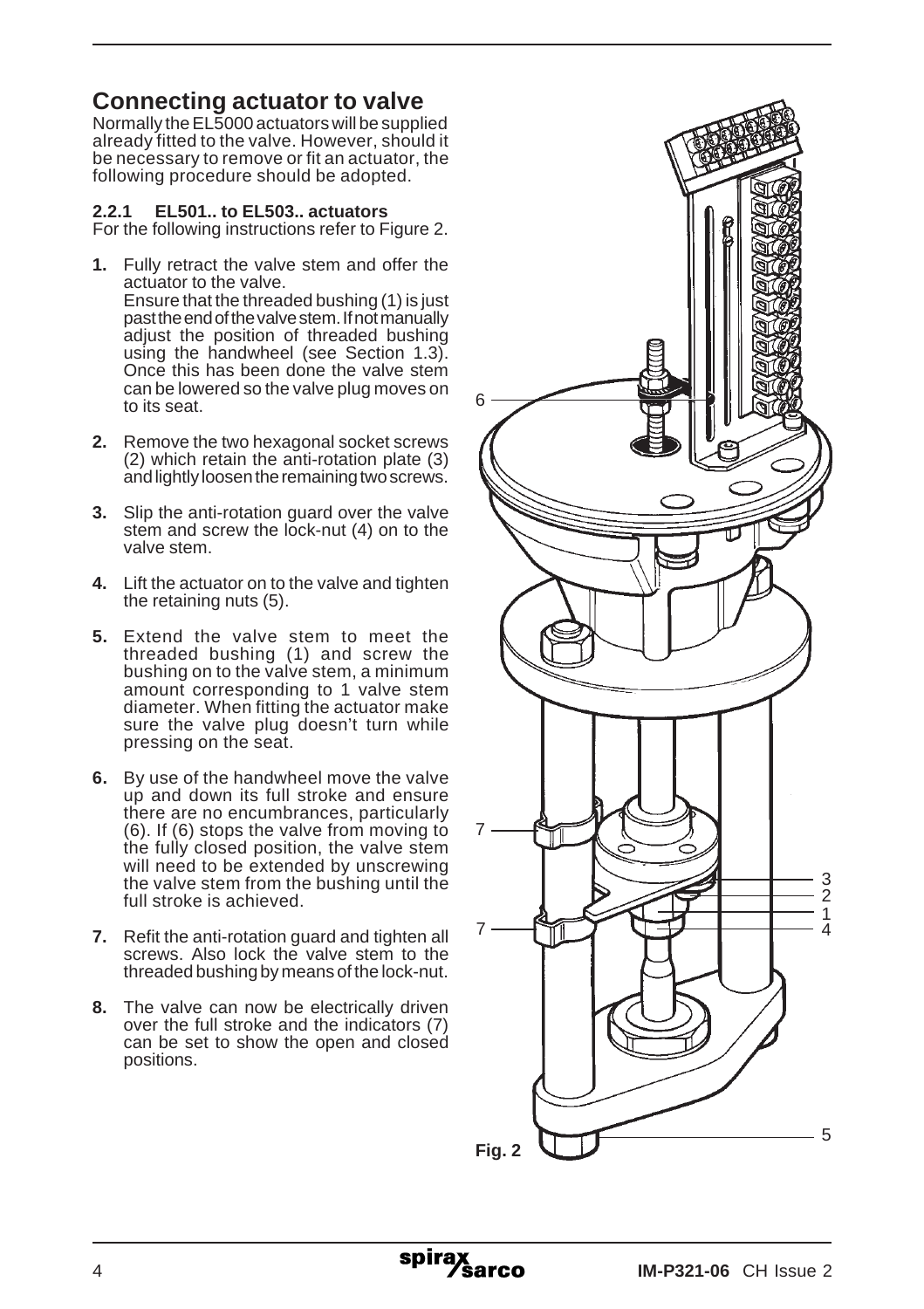#### **2.2.2 EL505.. actuator and all positioner types.**

The actuator is mounted on the valve in a similar manner to Section 2.2.1. Steps 1 to 5 only.

For the following instructions refer to Figure 3.

- **6.** With the valve at 50 % open the lever (1) should be parallel to the actuator base. This can be achieved by adjustment to the threaded bushing.
- **7.** Set the glider (2) to the mark which corresponds to the valve travel. The glider is then tightened in this position. Table 2 at the back of this IMI shows the travel for each valve.
- **8.** Manually drive the actuator through its full stroke and ensure the slotted levers do not hit up against the actuator body.
- **9.** Follow instructions from Section 2.2.1 Steps 7 and 8.



spira

**Fig. 3**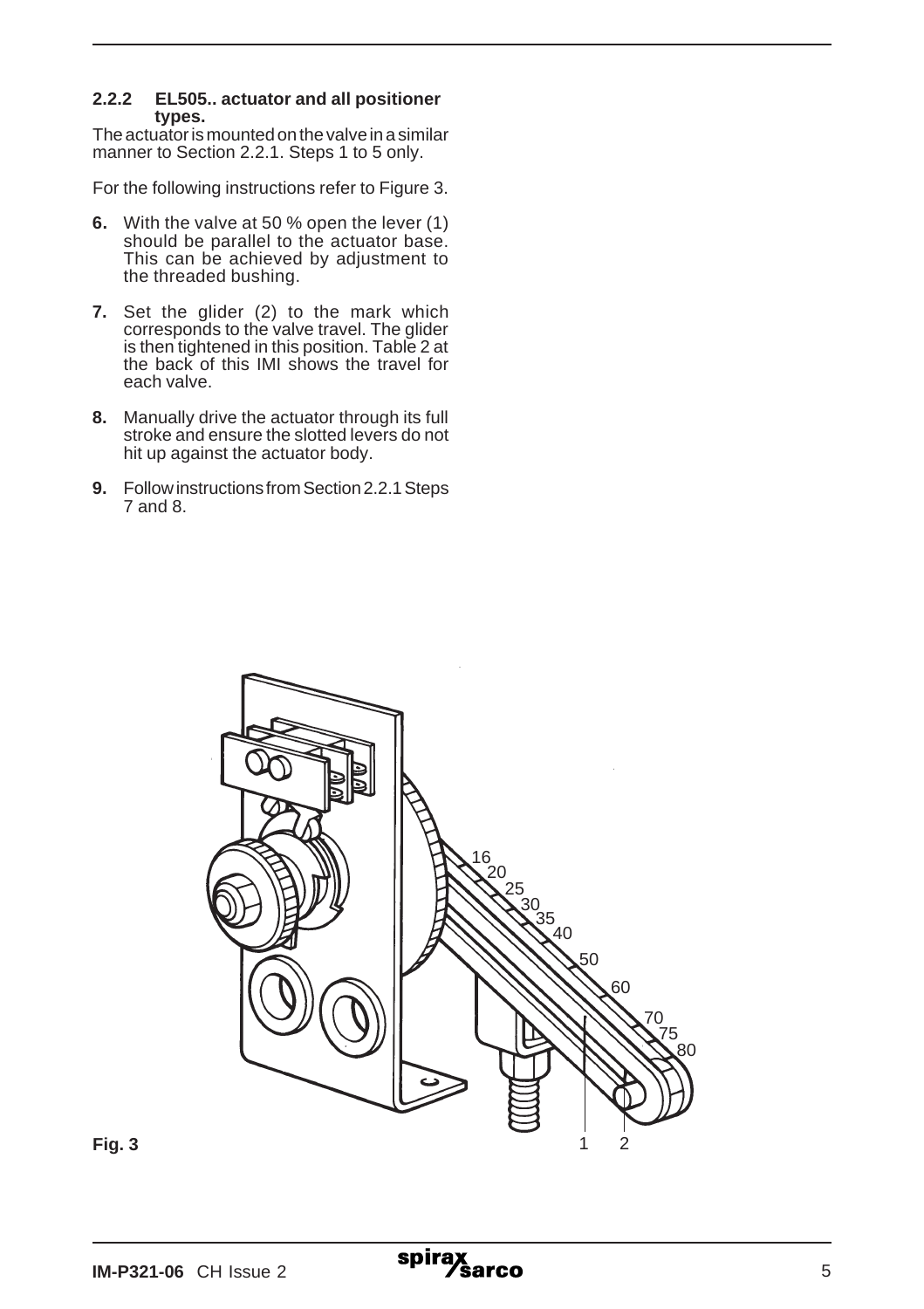#### **2.2.3 EL560.. actuators**

**Because this actuator has a spring reserve** facility it is necessary to disable the spring action before the actuator can be mounted to the valve.

**1.** Connect a live and neutral to terminals 40 and N respectively.

For the following instruction refer to Figure 4.

- **2.** Retract the actuator spindle using the commissioning switches (1) on the underneath of the actuator body.
- **3.** Remove the two hexagonal socket screws (2) which retain the anti-rotation plate (3) and lightly loosen the remaining two screws.
- **4.** Slip the anti-rotation guard over the valve stem and screw the lock-nut (4) on to the valve stem.
- **5.** Lift the actuator on to the valve and tighten the retaining nuts (5).
- **6.** Extend the valve stem fully to meet the threaded bushing (6) and screw the bushing on to the valve stem, a minimum amount corresponding to 1 valve stem diameter. It may be necessary to lower the bushing to meet the valve stem. When fitting the actuator make sure the valve plug doesn't turn while pressing on the seat.
- **7.** Refit the anti-rotation guard and tighten all screws. Also lock the valve stem to the threaded bushing by means of the lock-nut.

**Note: Do not drive the valve continually up and down until full commissioning has taken place see Section 3.**

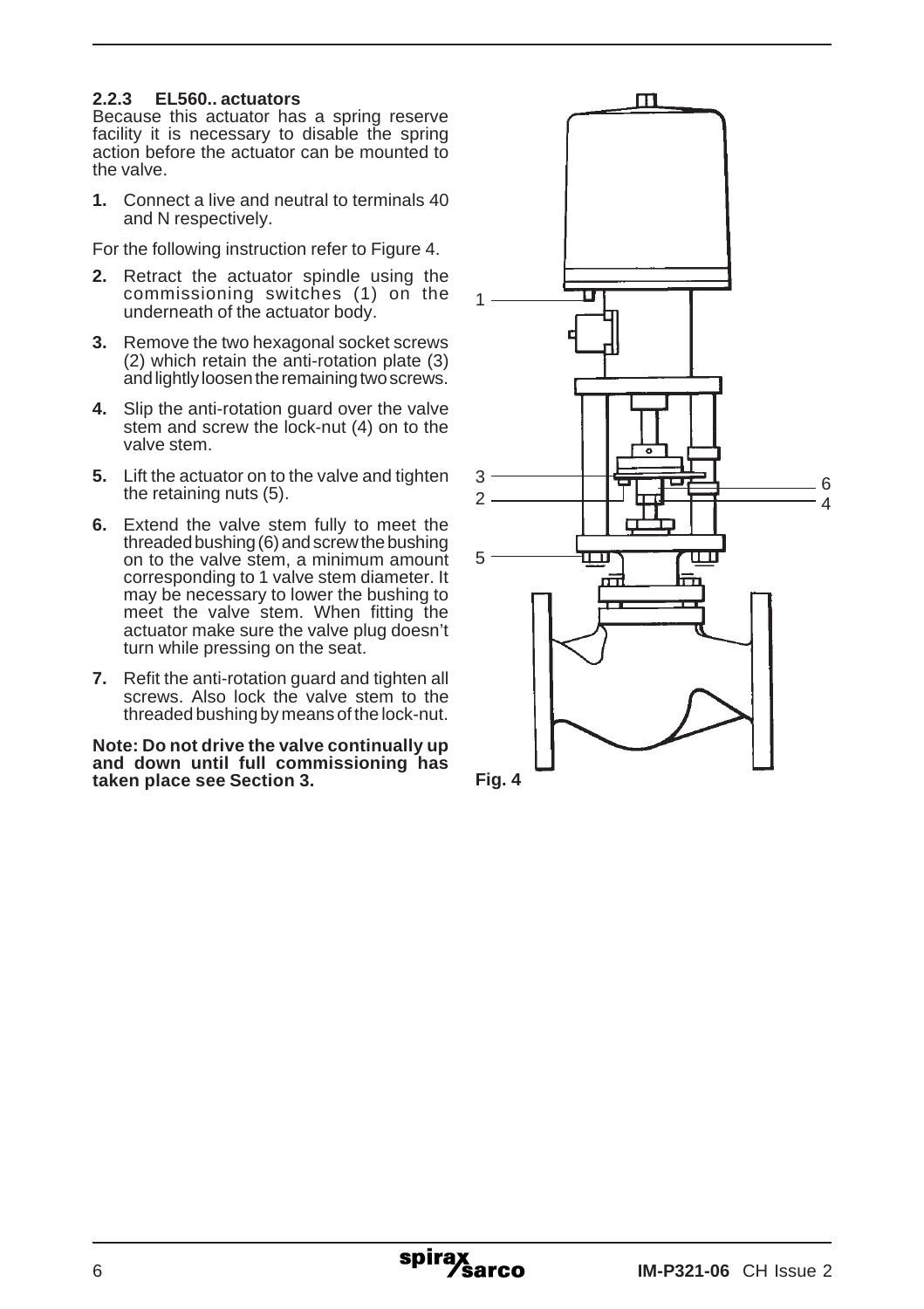## **2.3 Fitting accessories to actuators**

Accessories will normally be fitted to the actuator. However, should it be necessary to fit or remove any of the accessories, the following procedure should be adopted.

Using the Table below, check that the accessory is compatible with the actuator which it is to be fitted<sup>T</sup>

| <b>Actuator</b><br>type                            | <b>Accessory type</b> |                            |               |                       |               |               |               |               |
|----------------------------------------------------|-----------------------|----------------------------|---------------|-----------------------|---------------|---------------|---------------|---------------|
|                                                    | <b>EL5801</b>         | <b>EL5802</b>              | <b>EL5803</b> | <b>EL5804</b>         | <b>EL5805</b> | <b>EL5806</b> | <b>EL5807</b> | <b>EL5808</b> |
| EL5010 to<br>EL5030 and<br>EL5011 to<br>EL5031     | .<br>.<br>.<br>.<br>. | .<br>.<br>.<br>.<br>.<br>. | $\star$       | .<br>.<br>.<br>.<br>. |               |               |               |               |
| EL5050                                             |                       |                            | .<br>.        | .<br>.                | .<br>.        |               |               |               |
| EL5010P<br>to EL5050P<br>and EL5011P<br>to EL5051P |                       |                            |               | .                     | .<br>.        |               |               |               |
| EL5060 & 5061                                      |                       |                            |               | .<br>.                |               | .<br>.        | .<br>.        | .             |

## **Table 1**

\* Only available in conjunction with EL5801 and EL5802.

† Only available in conjunction with EL5802.

#### **2.3.1 Fitting the EL5801 and EL5802.**

For the following instructions refer to Figure 5.

- **1.** Fit the L shaped carrier bracket (1) onto the actuator spindle.
- **2.** Locate the gear train assembly onto the actuator and fix using the hex screws supplied.
- **3.** With the valve at 50 % open the Glider (2) at the end, the lever (3) should be parallel to the actuator base. This can be achieved by adjustment to the threaded bushing.
- **4.** Set the glider (2) to the mark which corresponds to the valve travel. The glider is then tightened in this position. Table 2 at the back of this IMI shows the travel for each valve.
- **5.** Manually drive the actuator through its full stroke and ensure the slotted levers do not hit up against the actuator body.

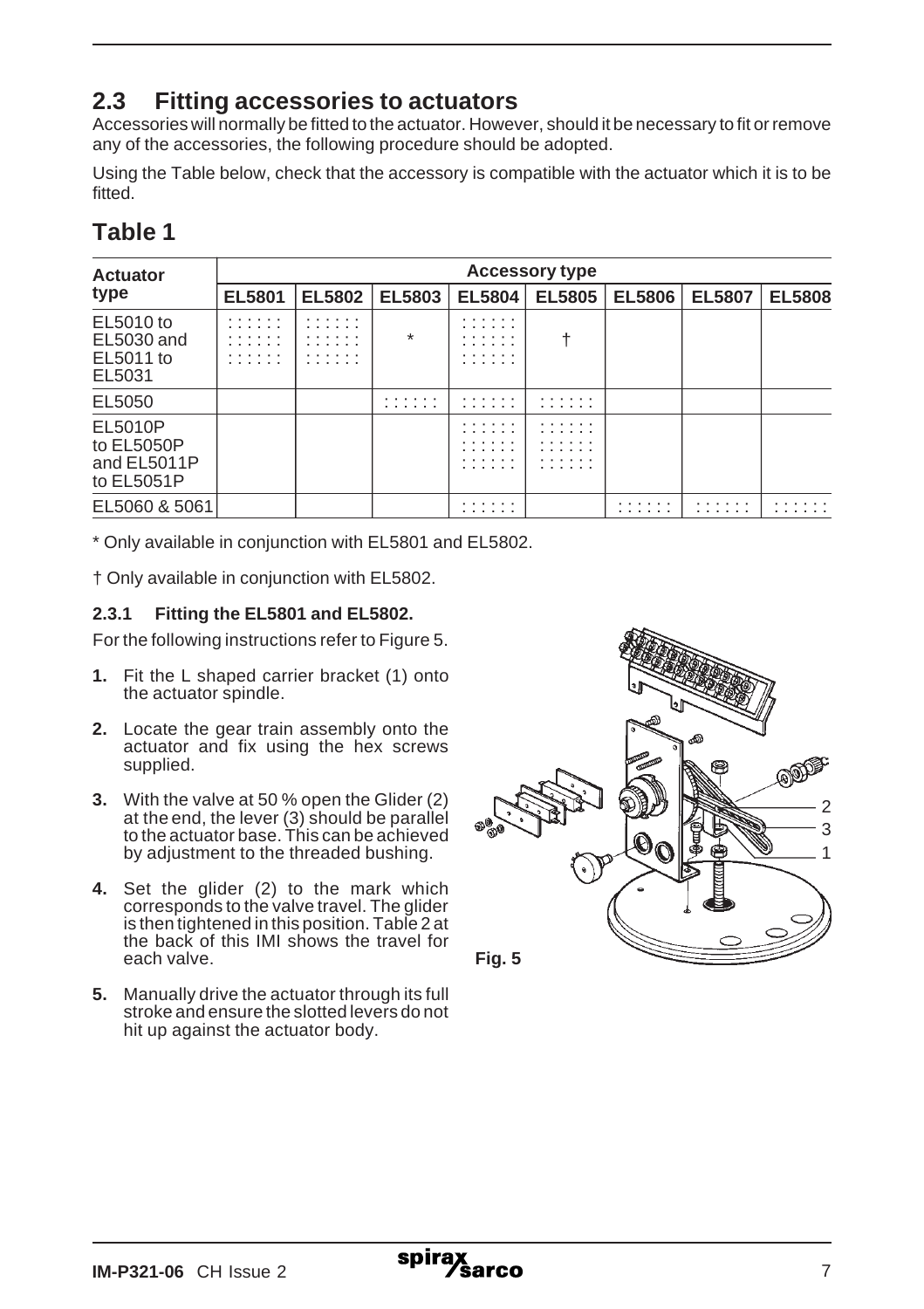#### **2.3.2 Fitting the EL5803**

The EL5803 feedback potentiometer can only be fitted where a gear train exists (see Table 1).

For the following instructions refer to Figure 6.

- **1.** These instructions assume that Steps 3, 4 and 5 of Section 2.3.1 have been carried out.
- **2.** Ensure the valve is in the closed position.
- **3.** Remove the retaining circlip and gear assembly (4) from the potentiometer.
- **4.** Rotate the potentiometer (5) to the far end of its travel, such that opening the valve moves the potentiometer in the desired direction.
- **5.** Locate the potentiometer into the hole provided and refit the gear and circlip, ensuring the potentiometer meshes correctly with the main gear train.
- **6.** Connect the wires in accordance with the wiring diagram Section 2.4.

## **2.3.3 EL5804 anti-condense heater**

#### Fitted in accordance with wiring diagram.

#### **2.3.4 EL5805 2 switch pack**

The EL5805 auxiliary switches can only be fitted where a gear train exists (see Table 1).

For the following instructions refer to Figure 6.

- **1.** Remove the retaining nuts item (6) and fit switches as shown in the diagram.
- **2.** Ensure that the dividing insulator (7) is fitted between the switches and tighten the retaining nuts.
- **3.** Connect the wires in accordance with the wiring diagram Section 2.4.
- **4.** Drive the actuator to the fully closed position.
- **5.** Loosen the knurled knob item (8) and adjust the cam so it operates the switch. Once the position is set the knurled knob can be tightened.
- **6.** Drive the actuator to the fully open position and set the other switch.
- **7.** Check for correct operation of each switch by driving the actuator fully open and closed.

#### **Note: Switches can be set to operate anywhere along the actuators travel.**



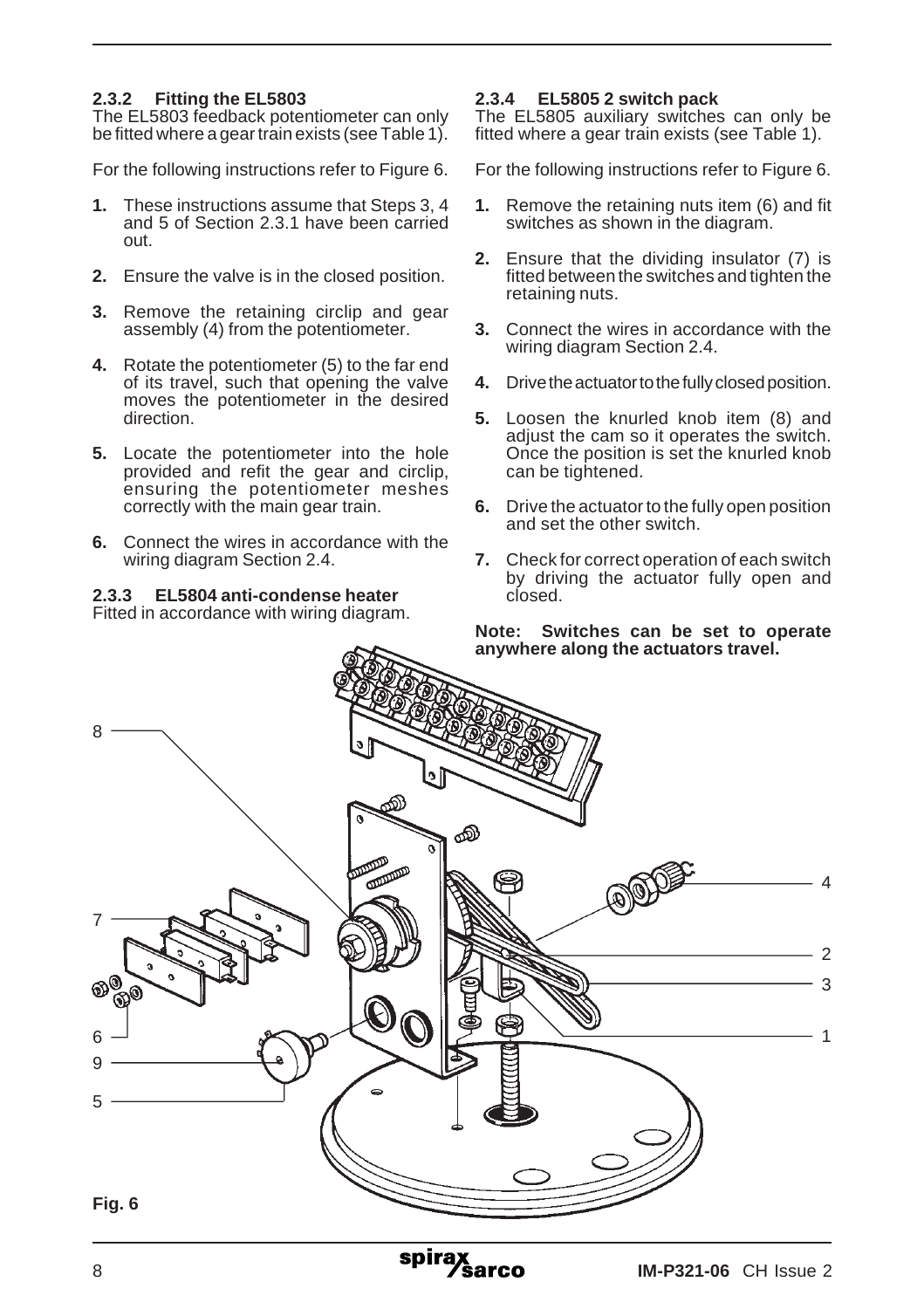#### **2.3.5 EL5806 auxiliary switches**

For the following instructions refer to Figure 7.

- 1. Remove the two retaining nuts (1) and slide the two auxiliary switches onto the carrier bolts. Tighten the retaining nuts.
- 2. Connect the wires in accordance with the wiring instructions Section 2.4.
- 3. Using the commissioning switches drive the actuator to the fully closed position.
- 4. With a suitable screw driver set the cam (3) to make the auxiliary switch.
- 5. Using the commissioning switches drive the actuator to the fully open position and set the cam (4) to make the other auxiliary switch.
- 6. Run the actuator up and down over its full stroke and check for correct operation.



**Fig. 7**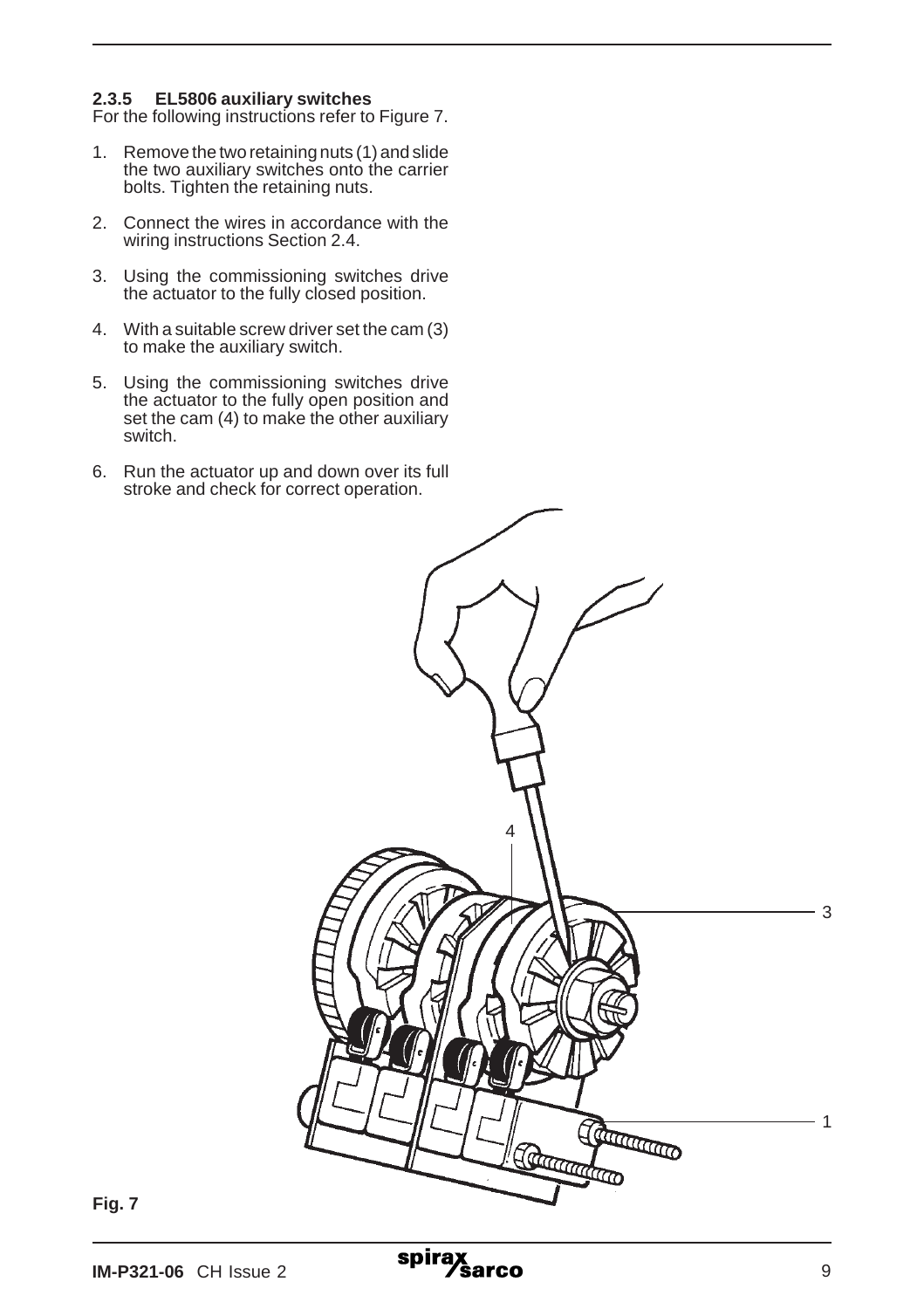#### **2.3.6 EL5807 feedback potentiometer**

For the following instructions refer to Figure 8.

- **1.** Using the commissioning switches power the actuator closed.
- **2.** Fit the holding studs (1) to the actuator body using the nuts provided.
- **3.** Fit the linkage gear (2) to the potentiometer bracket (3) and turn the gear against the stop.
- **4.** Remove the retaining circlip and gear (4) from the potentiometer (5) and rotate the potentiometer so that the wiper (6) is to the far right hand side.
- **5.** Slip the potentiometer through the hole and refit the retaining clip and gear, ensuring the potentiometer gear meshes with the linkage gear.
- **6.** Fix and mesh the linkage gear (7) with the main actuator gear ensuring the linkage pin corresponds in position to the slot in the linkage gear. (It may be necessary to offer the potentiometer bracket to the fixing studs).
- **7.** Lightly fit the potentiometer bracket to the fixing studs using the screws supplied.
- **8.** Open the valve fully.
- **9.** Slide the potentiometer bracket to give maximum rotation of the potentiometer. Sliding the bracket to the left gives increased rotation for a given valve travel and sliding the bracket to the right reduces the rotation for a given valve travel.
- **10.** Connect the wires in accordance with the wiring diagram Section 2.4.
- **11.** Run the actuator up and down over its full stroke and check for correct operation.

#### **2.3.7 EL5808 feedback potentiometer**

The EL5808 feedback potentiometer can only be fitted where an EL5807 feedback potentiometer exists (see Table 1).

- **1.** Using the commissioning switches power the actuator closed.
- **2.** Remove the fixing screws and retract the potentiometer bracket (3) taking note of its position, as shown on the scale.

Follow instructions 4 - 11 Section 2.3.6.



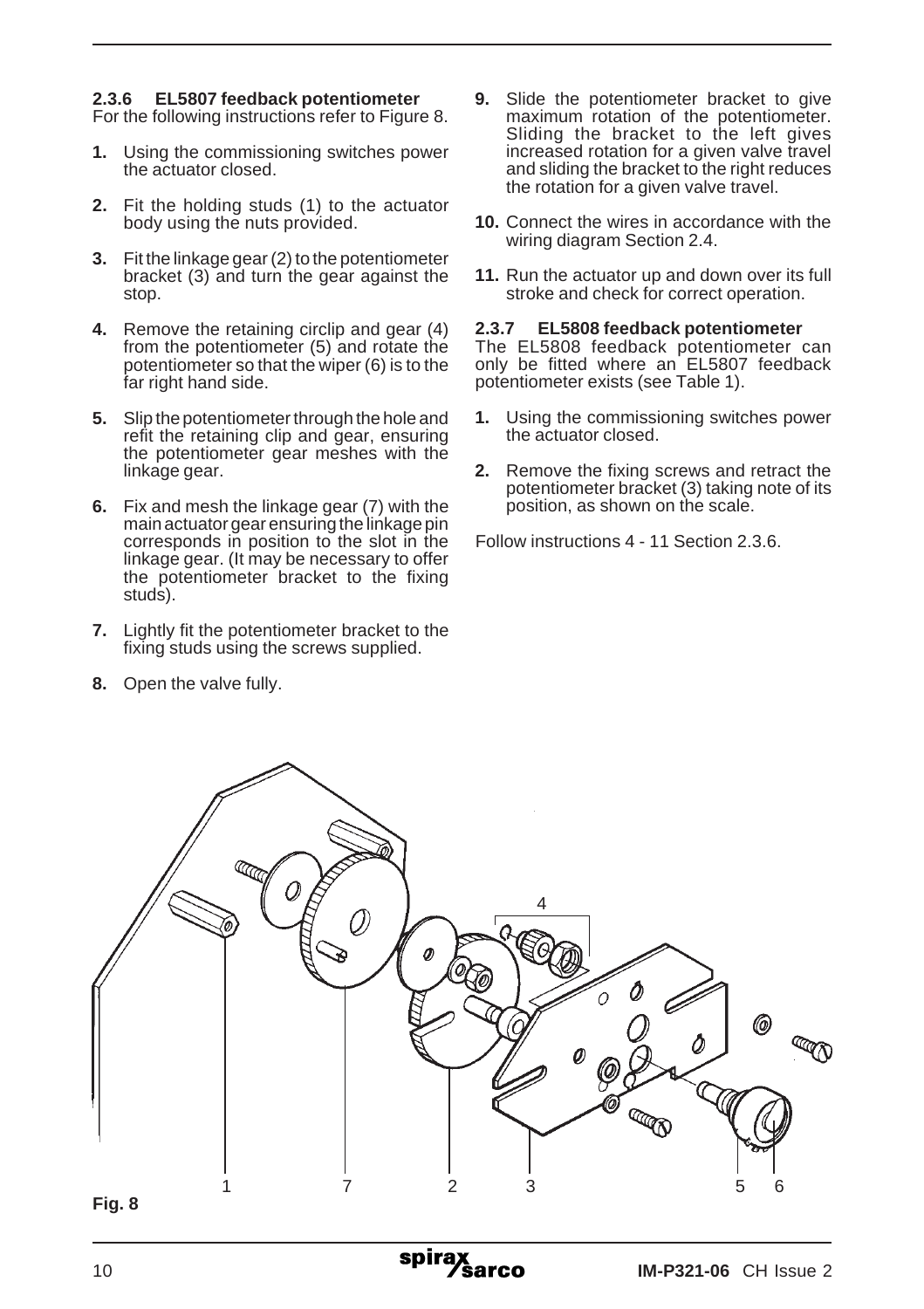# **2.4 Wiring details**

## **2.4.1 Actuator types EL5010 to EL5050**



#### **2.4.3 Actuator types EL5060 and EL5061**



spira: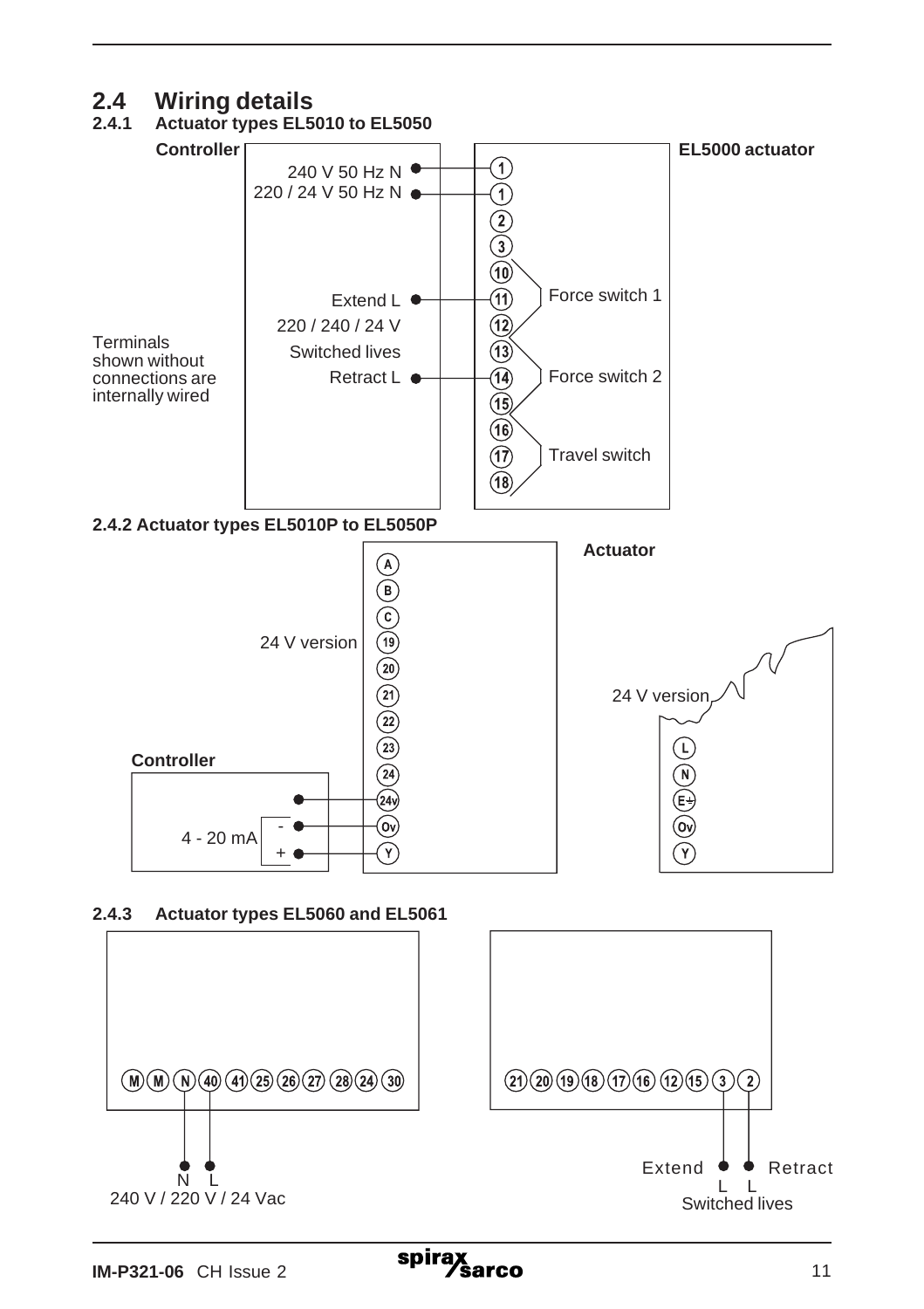**2.4.4 EL5801 and EL5805 auxiliary switches**



#### **2.4.5 EL5802, EL5803, EL5806, EL5807 and EL5808 feedback potentiometers**



1 000  $\Omega$  feedback potentiometers



#### **2.4.6 EL5804 anti-condense heater**



### **2.4.7 EL5806 auxiliary switches**



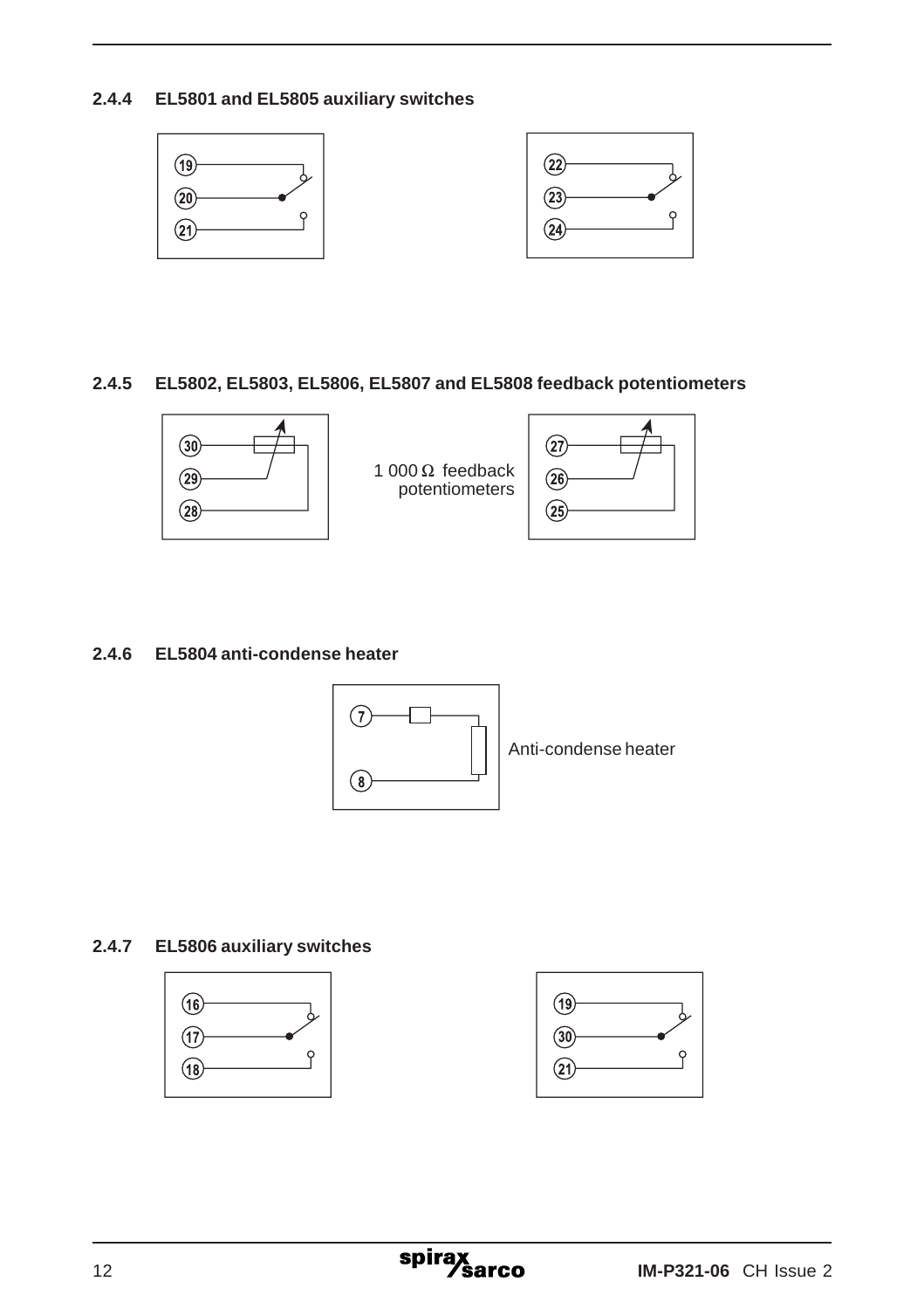# *3. Commissioning*

Normally the EL5000 actuators will be supplied already commissioned. However, should it be necessary to commission an actuator, the following procedure should be adopted.

**Note: Torque switches are factory set and should never be adjusted.**

### **3.1 Preliminary checks - All actuators**

- **1.** Check that the actuator voltage corresponds to that required.
- **2.** Ensure the wiring corresponds to that outlined in Section 2.4.

## **3.2 EL501.. to EL503.. actuators**

For the following instructions refer to Figure 9.

**3-port valves** - When actuators are fitted to 3-port valves the appropriate closing force is required in both directions.

- **1.** Manually drive the actuator to the fully open position.
- **2.** Ensure the travel switch (8) is above the operating pin (6). This is achieved by loosening the retaining screws and sliding the switch up.
- **3.** The retaining screw should be tightened to hold the travel switch in place.
- **4.** Drive the actuator electrically open and closed making sure the actuator travels through its full stroke.

**2-port valves** - When actuators are fitted to 2-port valves the closing force is only required in the spindle extend position. By setting the travel switch to the appropriate position, back seating of the valve plug can be avoided thus improving the life of the valve.

- **1.** Manually drive the actuator to the fully open position.
- **2.** Slide the travel switch (8) to the position where the operating pin (6) makes the switch. This is achieved by loosening the retaining screws and sliding the switch to the appropriate position.
- **3.** The retaining screw should be tightened to hold the travel switch in place.
- **4.** Drive the actuator electrically open and closed making sure the actuator travels through its full stroke and that the travel switch operates prior to the torque switch on spindle retraction.



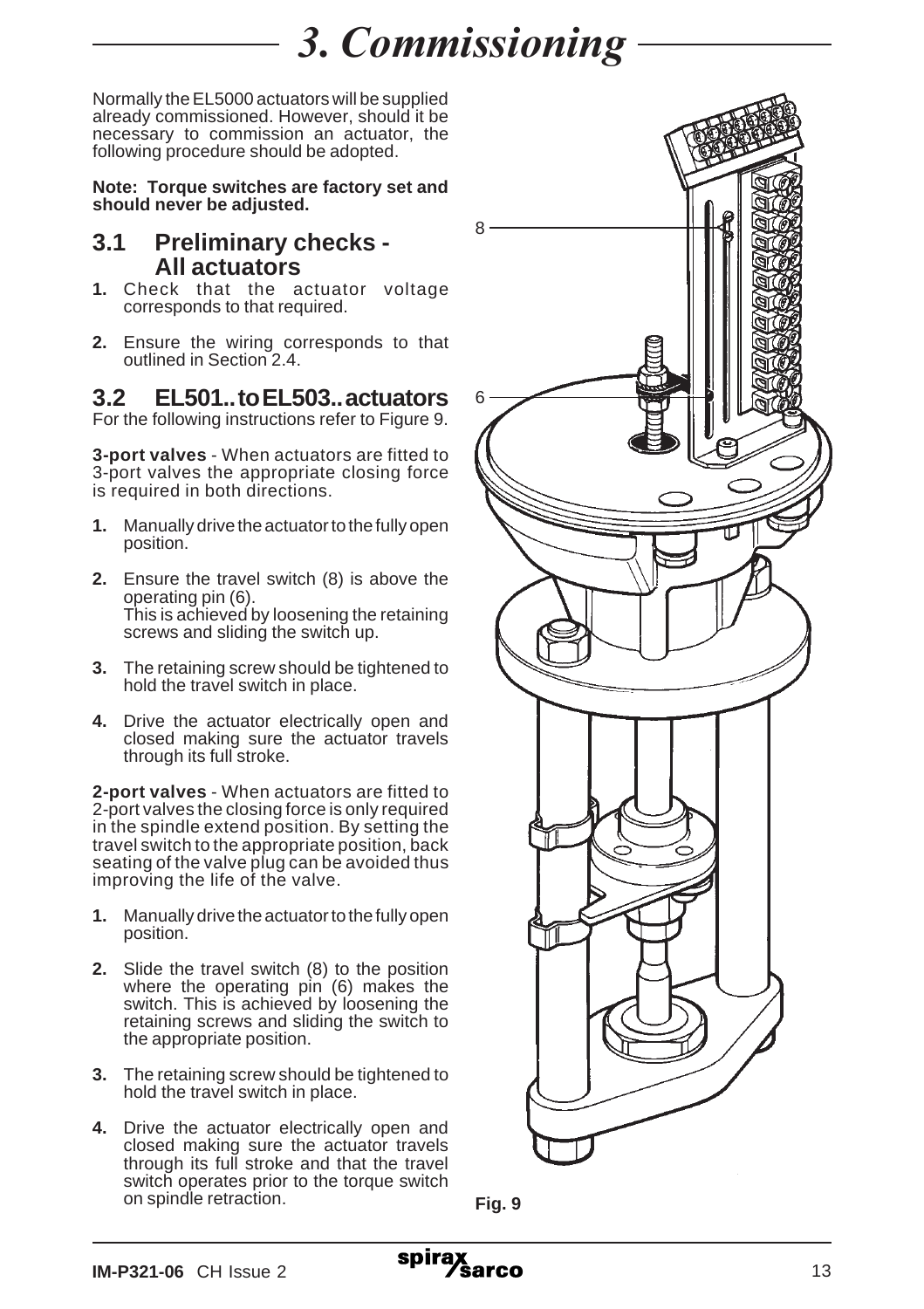## **3.3 EL505.. actuators**

For the following instructions refer to Figure10.

**3-port valves** - When actuators are fitted to 3-port valves the appropriate closing force is required in both directions.

- **1.** Manually drive the actuator to the fully open position.
- **2.** Loosen the knurled knob item (8) and adjust the cam so it is clear of the switch. Once the position is set the knurled knob can be tightened.
- **3.** Drive the actuator to the fully closed position and check the travel switch is not operated.
- **4.** Drive the actuator electrically open and closed making sure the actuator travels through its full stroke and that the travel switch does not interrupt the actuator movement.



**2-port valves -** When actuators are fitted to 2-port valves the closing force is only required in the spindle extend position. By setting the travel switch to the appropriate position, back seating of the valve plug can be avoided thus improving the life of the valve.

- **1.** Manually drive the actuator to the fully open position.
- **2.** Loosen the knurled knob (8) and adjust the cam so it operates the travel switch. Once the position is set the knurled knob can be tightened.
- **3.** Drive the actuator to the fully closed position and check the travel switch is not operated.
- **4.** Drive the actuator electrically open and closed making sure the actuator travels through its full stroke and that the travel switch operates prior to the torque switch on spindle retraction.

## **3.4 EL501..P to EL505..P actuators**

These instructions assume that the actuator has been fitted in accordance with Section 2.2.2 and that a signal of 4 - 20 mA is to be used, although the procedure is the same irrespective of the signal chosen.

- **1.** Set the signal selection switch to match the signal input (see Figure 11)
- **2.** Move the direct acting/reverse acting (DA / RA) switch to the appropriate position. i.e spindle retract on low signal or spindle extend on low signal. (see Figure 12).
- **3.** Inject a 4 mA signal. At this point the actuator may adopt a position partially through its stroke.
- **4.** Adjust the actuator to the end position as dictated by the DA / RA switch. This is done by turning the slotted screw in the potentiometer (9) Figure 10. At this point both red and green lights should be unlit.
- **5.** Increase the signal to 20 mA and the actuator will move to the opposite end of its travel.
- **6.** Ensure that the actuator moves fully through its travel.

Adjustment of the glider (10) Figure 10 will increase or decrease the travel. Again both lights should be out at this stage.

**7.** Inject a 12 mA signal and the actuator should move to 50 % of its travel and both lights should be out.



4 mA, actuator spindle retracted 20 mA, actuator spindle extended



4 mA, actuator spindle extended 20 mA, actuator spindle retracted





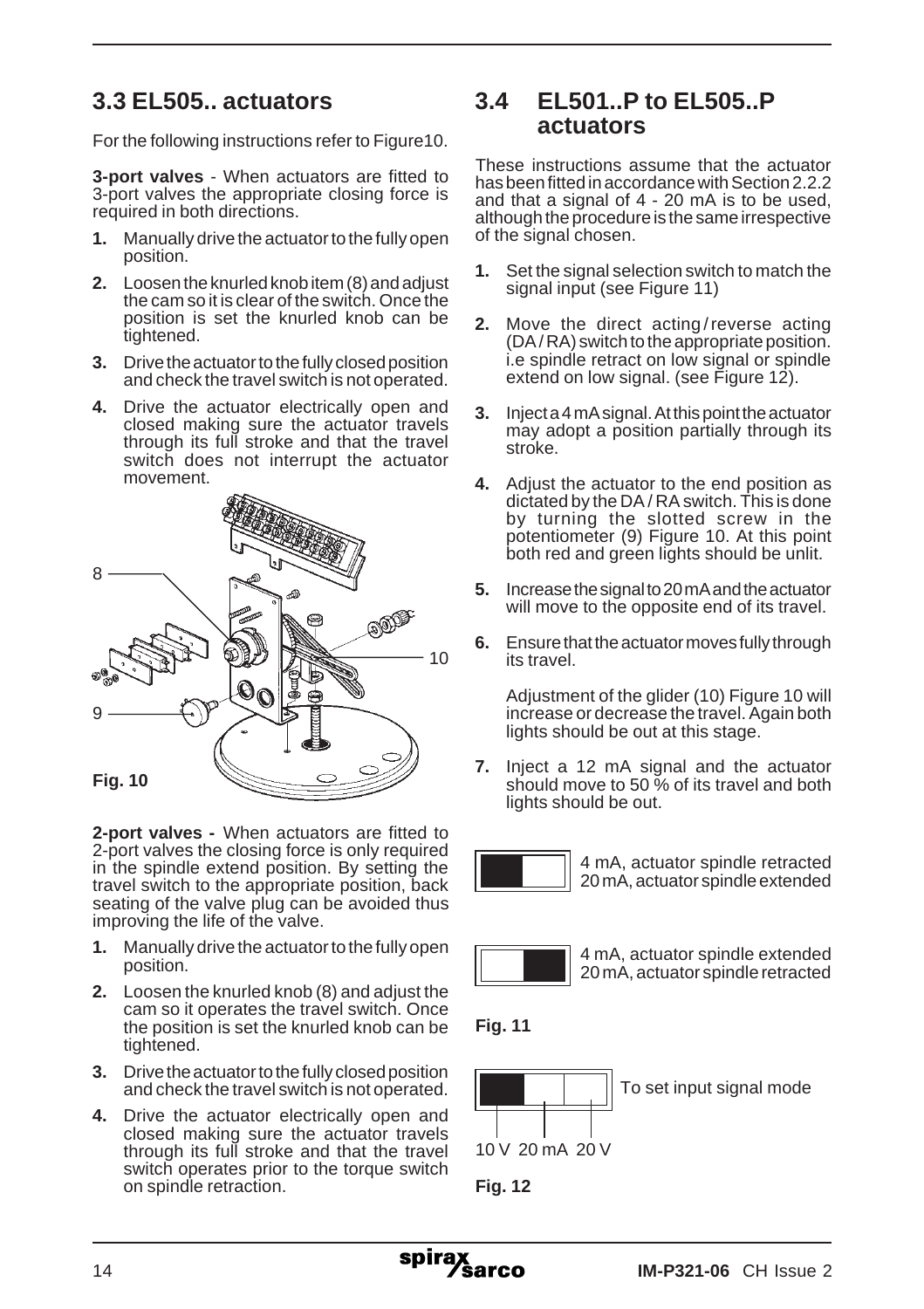### **3.5 EL5060 and EL5061 actuators**

For the following instructions refer to Figure13.

- **1.** Using the commissioning switches drive the actuator to the fully closed position.
- **2.** With a suitable screw driver set the cam (4) to make the limit switch.
- **3.** Raise the spindle slightly and then run the actuator to the closed position, checking that the limit switch turns off the actuator.
- **4.** To check that the limit switch has been set correctly, drive the actuator closed and then switch off the electrical supply. In this mode the spring reserve will try to shut the valve. If the limit switch has been set correctly then no actuator movement should occur.
- **5.** Using the commissioning switches drive the actuator to the fully open position and set the cam (5) to make the limit switch.
- **6.** Lower the spindle slightly and then run the actuator to the open position, checking that the limit switch turns off the actuator
- **7.** Finally, run the actuator up and down over its full stroke, checking the actuator switches off at the fully open and fully closed positions.